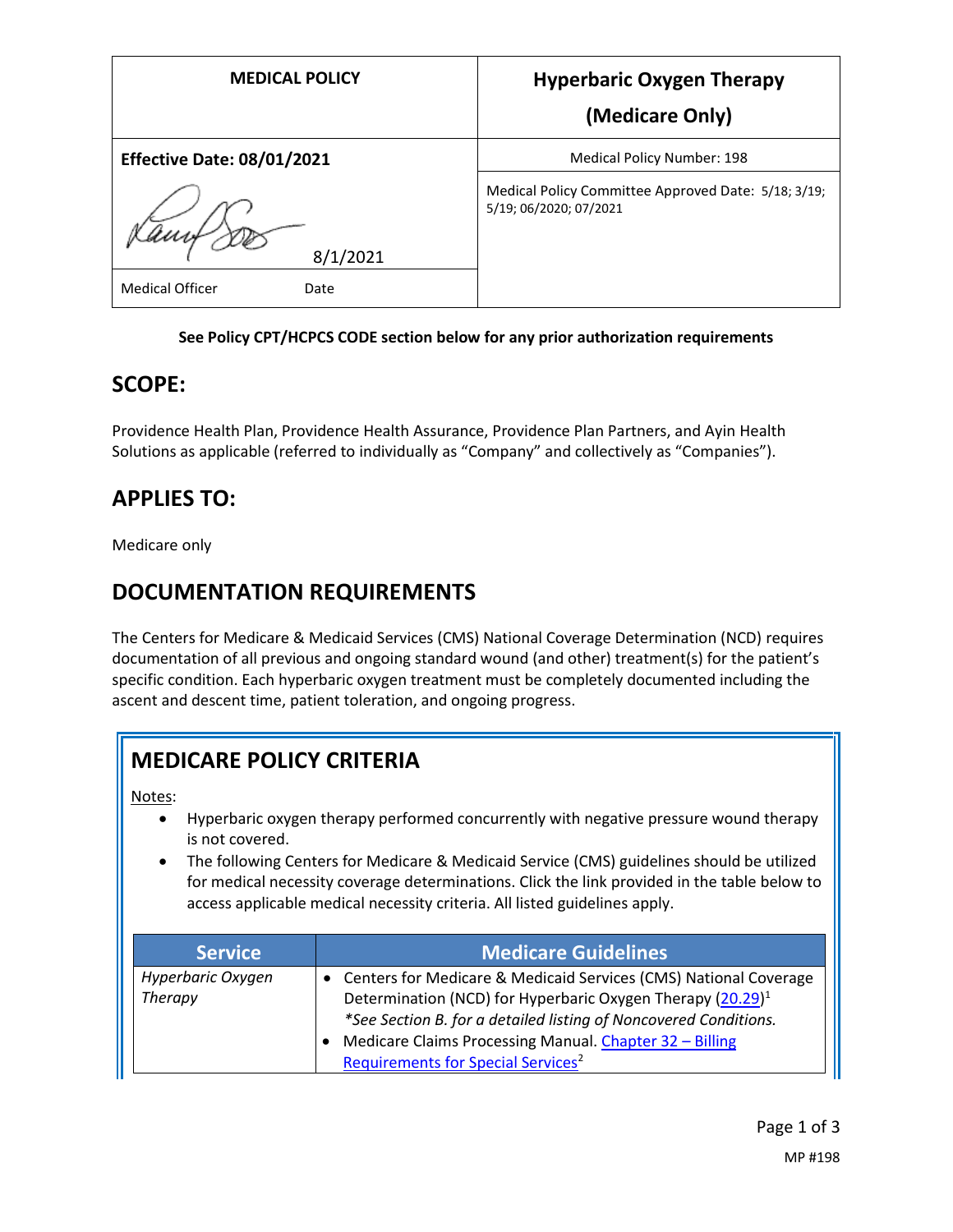#### **MEDICAL POLICY Hyperbaric Oxygen Therapy**

**(Medicare Only)**

|                                                                             | *Scroll to 30 – Hyperbaric Oxygen (HBO) Therapy in Table of<br>Contents. Section contains Billing Requirements for HBO Therapy for<br>the Treatment of Diabetic Wounds of the Lower Extremities, and<br><b>Topical Application.</b>                                               |
|-----------------------------------------------------------------------------|-----------------------------------------------------------------------------------------------------------------------------------------------------------------------------------------------------------------------------------------------------------------------------------|
| Oxygen and Oxygen<br>Equipment (applies to<br>topical hyperbaric<br>oxygen) | Local Coverage Determination (LCD): Oxygen and Oxygen Equipment<br>$\bullet$<br>$(L33797)^3$<br>LCA: Oxygen and Oxygen Equipment - Policy Article (A52514) <sup>4</sup><br>LCA: Standard Documentation Requirements for All Claims<br>Submitted to DME MACs (A55426) <sup>5</sup> |

## **CPT/HCPCS CODES**

| <b>Medicare Only</b>                |                                                                                     |  |
|-------------------------------------|-------------------------------------------------------------------------------------|--|
| <b>Prior Authorization Required</b> |                                                                                     |  |
| 99183                               | Physician or other qualified health care professional attendance and supervision of |  |
|                                     | hyperbaric oxygen therapy, per session                                              |  |
| G0277                               | Hyperbaric oxygen under pressure, full body chamber, per 30 minute interval         |  |
| <b>Not Covered</b>                  |                                                                                     |  |
| A4575                               | Topical hyperbaric oxygen chamber, disposable                                       |  |
| E0446                               | Topical oxygen delivery system, not otherwise specified, includes all supplies and  |  |
|                                     | accessories                                                                         |  |

# **INSTRUCTIONS FOR USE**

Company Medical Policies serve as guidance for the administration of plan benefits. Medical policies do not constitute medical advice nor a guarantee of coverage. Company Medical Policies are reviewed annually and are based upon published, peer-reviewed scientific evidence and evidence-based clinical practice guidelines that are available as of the last policy update. The Companies reserve the right to determine the application of Medical Policies and make revisions to Medical Policies at any time. Providers will be given at least 60-days notice of policy changes that are restrictive in nature.

The scope and availability of all plan benefits are determined in accordance with the applicable coverage agreement. Any conflict or variance between the terms of the coverage agreement and Company Medical Policy will be resolved in favor of the coverage agreement.